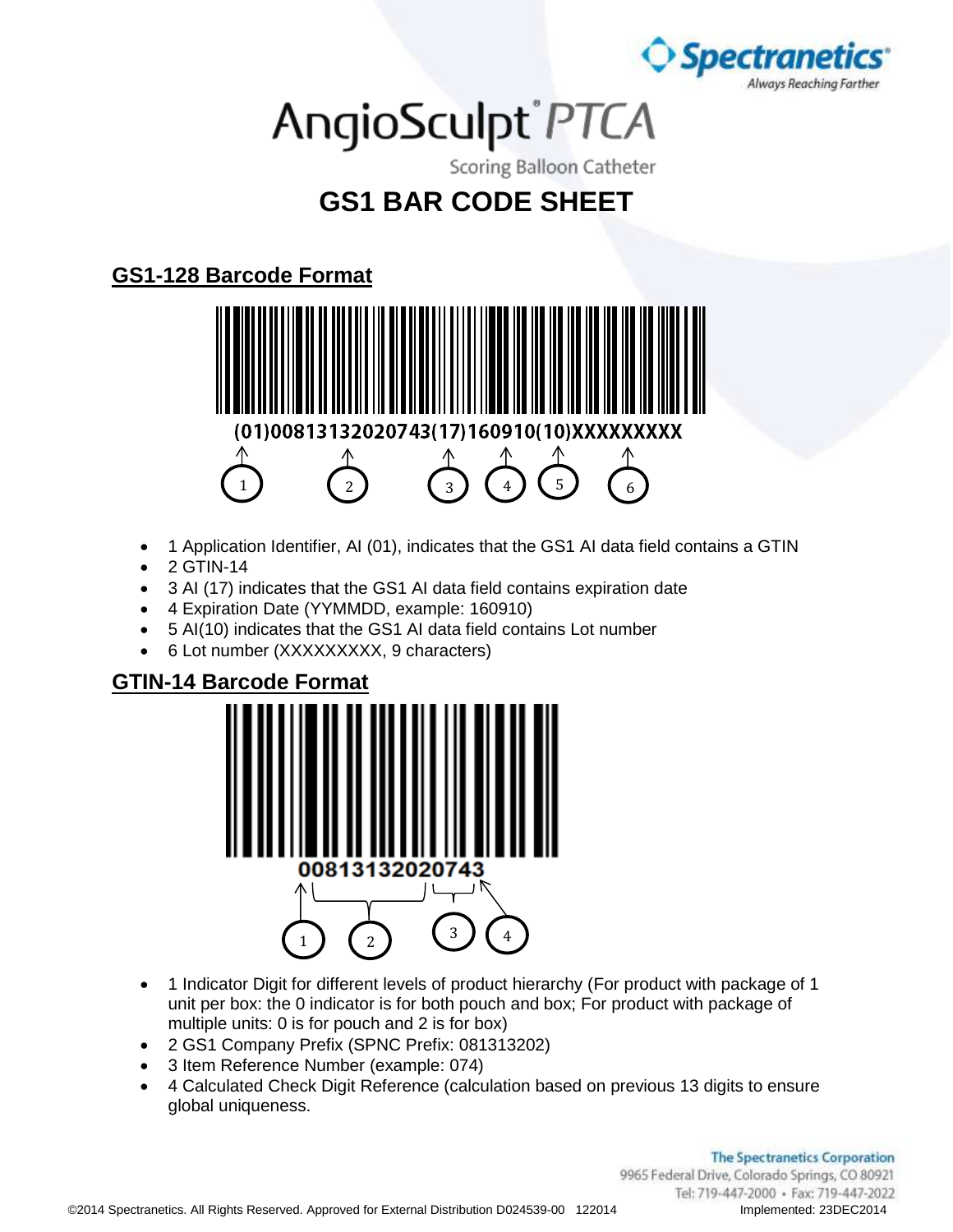

Scoring Balloon Catheter

| Model #   | <b>Configuration</b>         | <b>GTIN#</b>   | <b>GTIN Portion of the GS1</b><br><b>Bar Code</b>              |
|-----------|------------------------------|----------------|----------------------------------------------------------------|
| 2027-2010 | 2.0 mm x 10 mm,<br>OTW, PTCA | 00813132021016 | <u>TILININ ILININ ILININ ILI</u>                               |
| 2027-2015 | 2.0 mm x 15 mm,<br>OTW, PTCA | 00813132021023 | 00813132021023                                                 |
| 2027-2020 | 2.0 mm x 20 mm,<br>OTW, PTCA | 00813132021030 | <b>A II II III III</b> IIII I AN BII                           |
| 2027-2510 | 2.5 mm x 10 mm,<br>OTW, PTCA | 00813132021047 | II II III IIII II IIII I III                                   |
| 2027-2515 | 2.5 mm x 15 mm,<br>OTW, PTCA | 00813132021054 |                                                                |
| 2027-2520 | 2.5 mm x 20 mm,<br>OTW, PTCA | 00813132021061 | <u> II BULITEILII III III III III III III</u>                  |
| 2027-3010 | 3.0 mm x 10 mm,<br>OTW, PTCA | 00813132021078 |                                                                |
| 2027-3015 | 3.0 mm x 15 mm,<br>OTW, PTCA | 00813132021085 | \                                                              |
| 2027-3020 | 3.0 mm x 20 mm,<br>OTW, PTCA | 00813132021092 |                                                                |
| 2027-3510 | 3.5 mm x 10 mm,<br>OTW, PTCA | 00813132021108 | <u> II AN III AN II AN III     II AN III</u><br>00813132021108 |
| 2027-3515 | 3.5 mm x 15 mm,<br>OTW, PTCA | 00813132021115 |                                                                |
| 2027-3520 | 3.5 mm x 20 mm,<br>OTW, PTCA | 00813132021122 |                                                                |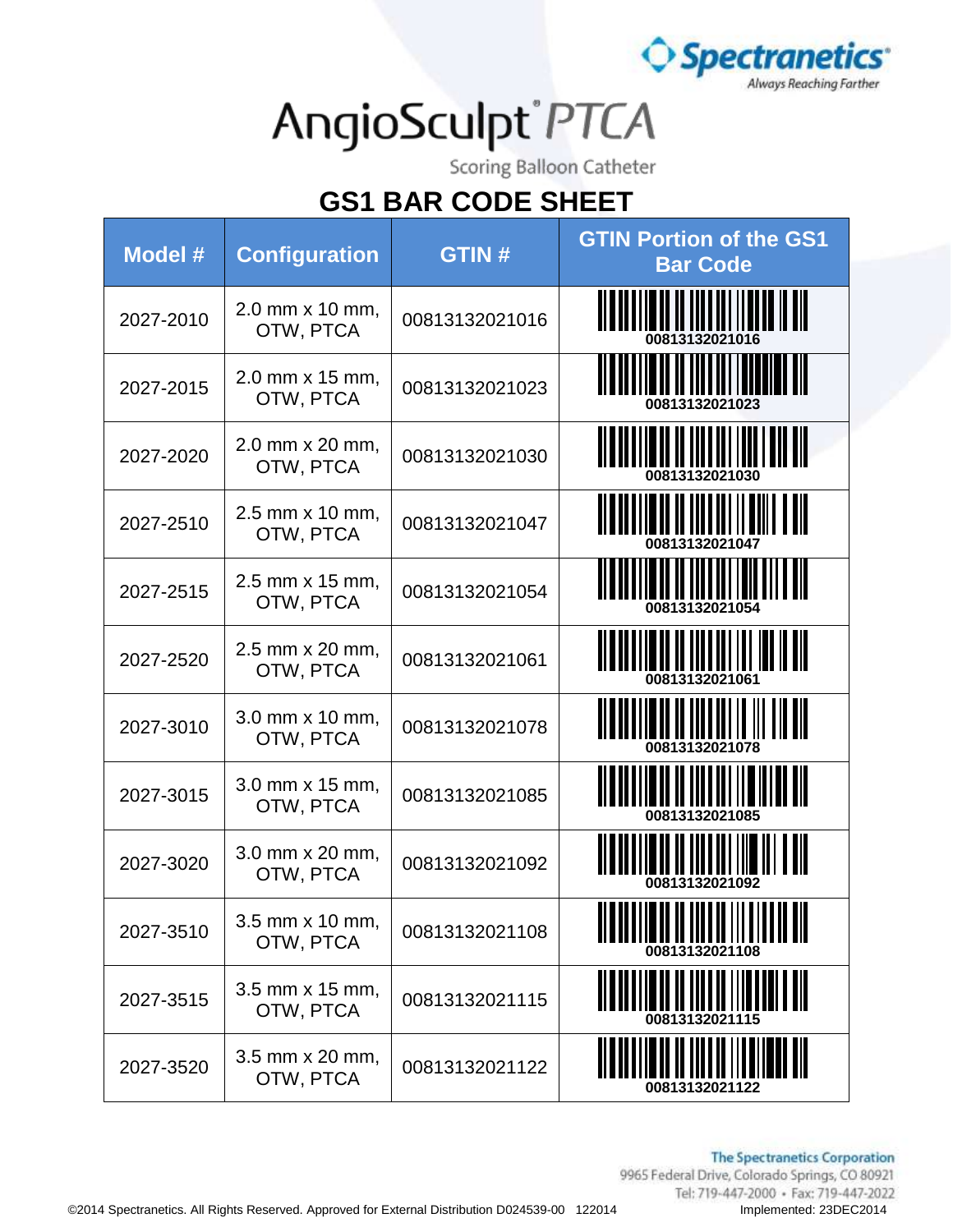

Scoring Balloon Catheter

| Model #   | <b>Configuration</b>                | <b>GTIN#</b>   | <b>GTIN Portion of the GS1</b><br><b>Bar Code</b>              |
|-----------|-------------------------------------|----------------|----------------------------------------------------------------|
| 2200-2006 | 2.0 mm x 6 mm,<br>RX, PTCA          | 00813132021139 | <u> III IIIIIIIIII II IIIIIII IIII III</u>                     |
| 2200-2010 | 2.0 mm x 10 mm,<br>RX, PTCA         | 00813132021146 | <u> A BOLIT II A BOLIT II A BOLIT II</u>                       |
| 2200-2015 | 2.0 mm x 15 mm,<br>RX, PTCA         | 00813132021153 | <u> II D'ALI II DI ALI II II II DI DI AIT</u>                  |
| 2200-2020 | 2.0 mm x 20 mm,<br>RX, PTCA         | 00813132022037 | 00813132022037                                                 |
| 2200-2506 | $2.5$ mm $\times$ 6 mm,<br>RX, PTCA | 00813132021160 |                                                                |
| 2200-2510 | 2.5 mm x 10 mm,<br>RX, PTCA         | 00813132021177 |                                                                |
| 2200-2515 | 2.5 mm x 15 mm,<br>RX, PTCA         | 00813132021184 | 00813132021184                                                 |
| 2200-2520 | 2.5 mm x 20 mm,<br>RX, PTCA         | 00813132022044 | <u> III BILI III BILI DI III III II BEREKI TIDAH BIL</u>       |
| 2200-3006 | $3.0$ mm $\times$ 6 mm,<br>RX, PTCA | 00813132021191 |                                                                |
| 2200-3010 | 3.0 mm x 10 mm,<br>RX, PTCA         | 00813132021207 | <u> II D'II II DI II III DII III III DII</u><br>00813132021207 |
| 2200-3015 | 3.0 mm x 15 mm,<br>RX, PTCA         | 00813132021214 | 00813132021214                                                 |
| 2200-3020 | 3.0 mm x 20 mm,<br>RX, PTCA         | 00813132022051 | 00813132022051                                                 |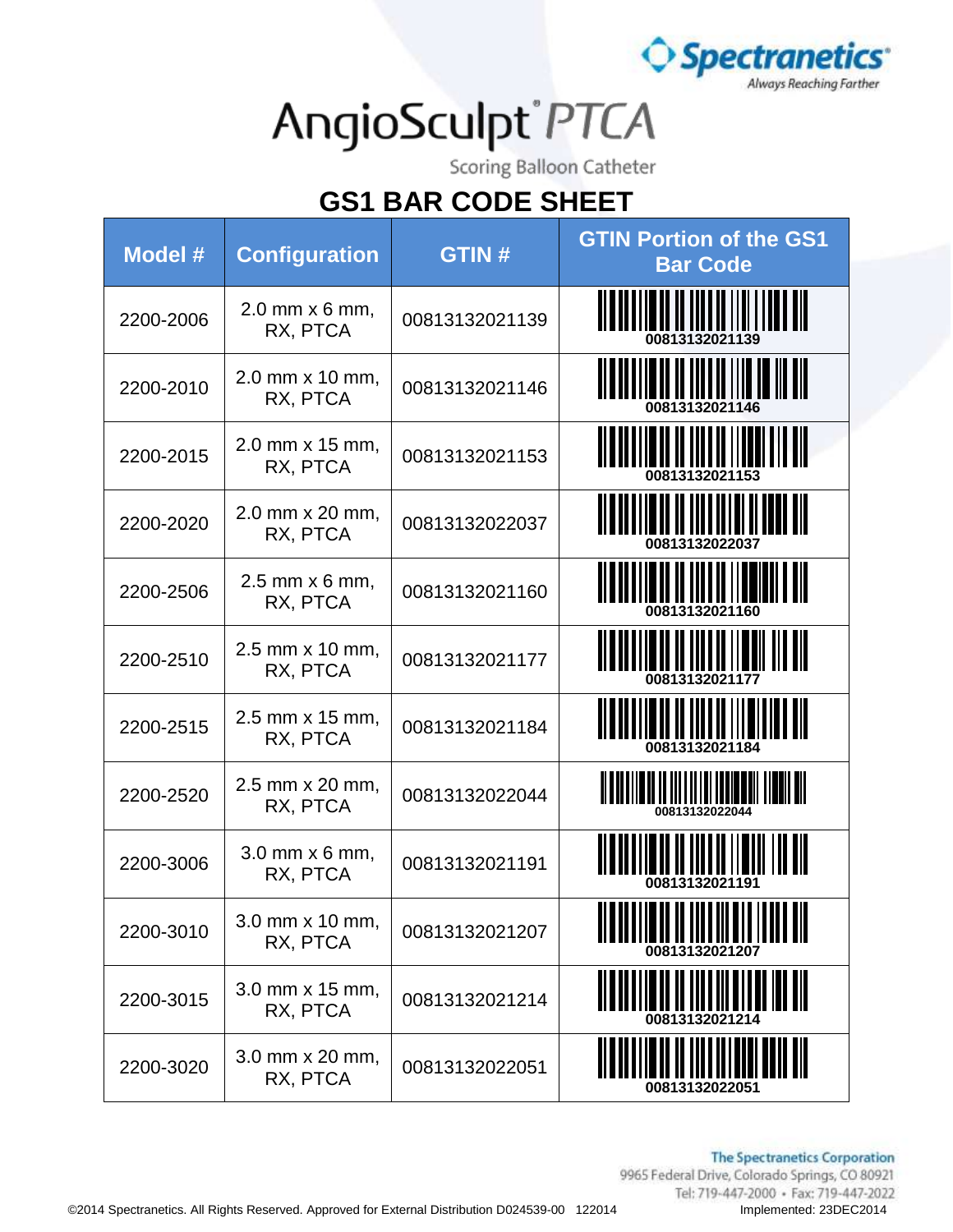

Scoring Balloon Catheter

| Model #   | <b>Configuration</b>        | <b>GTIN#</b>   | <b>GTIN Portion of the GS1</b><br><b>Bar Code</b>         |
|-----------|-----------------------------|----------------|-----------------------------------------------------------|
| 2200-3506 | 3.5 mm x 6 mm,<br>RX, PTCA  | 00813132021221 | <u> II B II B II B II B III B II I II B II B II </u>      |
| 2200-3510 | 3.5 mm x 10 mm,<br>RX, PTCA | 00813132021238 | <u> II BULITETI II TILLIILETTIILETTII</u>                 |
| 2200-3515 | 3.5 mm x 15 mm,<br>RX, PTCA | 00813132021245 | <u>io di di idi di sigli il di </u>                       |
| 2200-3520 | 3.5 mm x 20 mm,<br>RX, PTCA | 00813132022068 |                                                           |
| 2001-2010 | 2.0 mm x 10 mm,<br>RX, PTCA | 00813132022075 | <u> II BIBI II BI BIBI III BI III II BIB</u>              |
| 2001-2015 | 2.0 mm x 15 mm,<br>RX, PTCA | 00813132022082 | <u> Albarilio di Bordilio di Billon</u>                   |
| 2001-2020 | 2.0 mm x 20 mm,<br>RX, PTCA | 00813132022099 | <u> Ala ala ila al salvas la sulla all</u>                |
| 2001-2510 | 2.5 mm x 10 mm,<br>RX, PTCA | 00813132022105 | <u> Alaman al al antaritzat en all</u><br>00813132022105  |
| 2001-2515 | 2.5 mm x 15 mm,<br>RX, PTCA | 00813132022112 | <u> Albandina da anti-anti-ant</u><br>00813132022112      |
| 2001-2520 | 2.5 mm x 20 mm,<br>RX, PTCA | 00813132022129 | <u> II a li i i m il i i i i i i i a li i i i i i ali</u> |
| 2001-3010 | 3.0 mm x 10 mm,<br>RX, PTCA | 00813132022136 | 00813132022136                                            |
| 2001-3015 | 3.0 mm x 15 mm,<br>RX, PTCA | 00813132022143 | 00813132022143                                            |